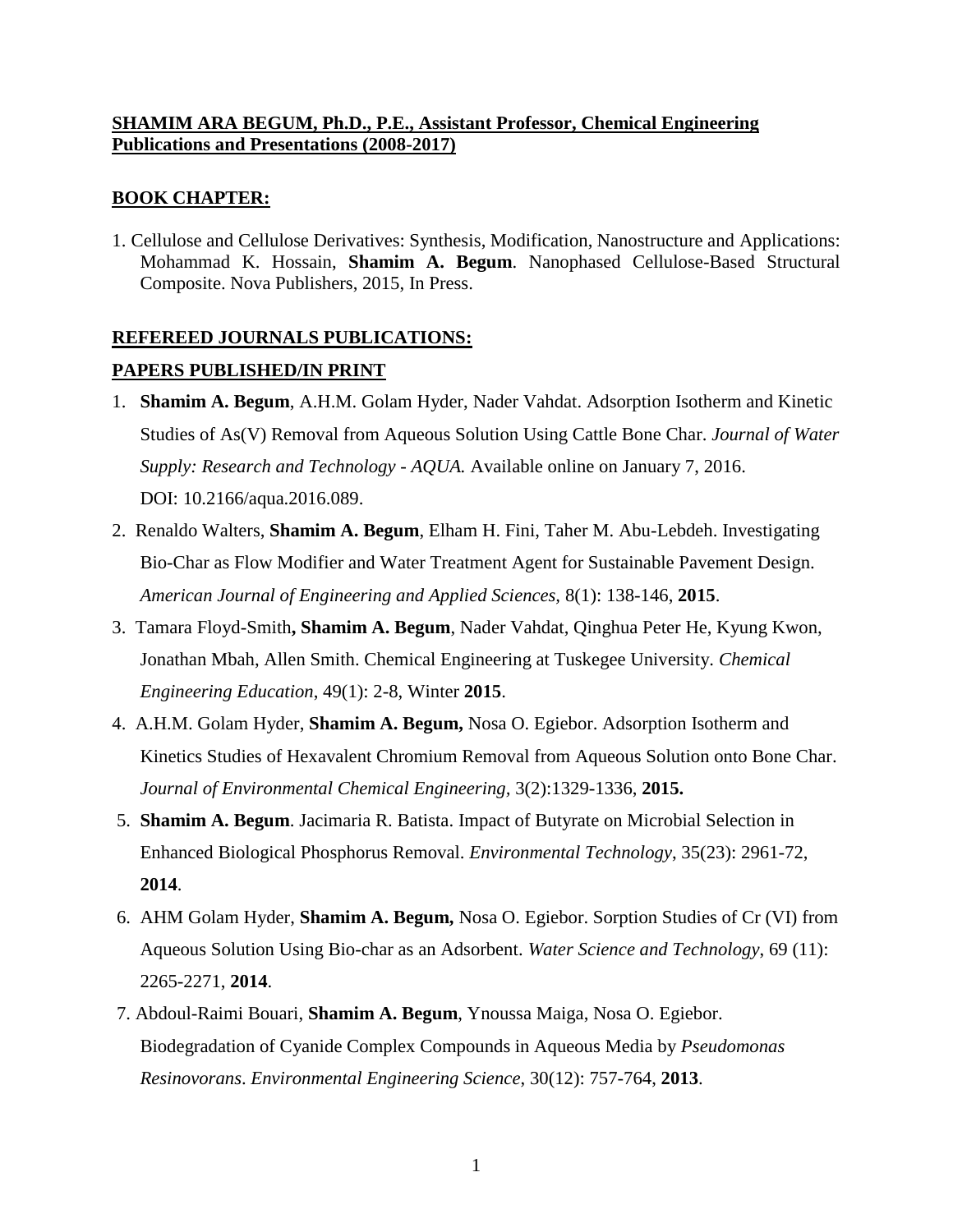- 8. Abdoul-Raimi Bouari, **Shamim A. Begum**, Nosa O. Egiebor. Bioremediation of Complex Cyanide Contaminated Wastewater using *Pseudomonas Fluorescens* Pf-5. *International Journal of Engineering Research and Technology*, 2(9):1485-1493, **2013**. ISSN: 2278-0181.
- 9. **Shamim A. Begum**, Jacimaria R. Batista. Impacts of Carbon Source Addition on Denitrification and Phosphorus Uptake in Enhanced Biological Phosphorus Removal Systems. *Journal of Environmental Science and Health: Part A*, 48(4): 464-473, **2013**.
- 10. **Shamim A. Begum**, Jacimaria R. Batista. Microbial Selection on Enhanced Biological Phosphorus Removal Systems Fed Exclusively with Glucose. *World Journal of Microbiology and Biotechnology*, 28(5): 2181-2193, **2012**.

### **PAPERS UNDER REVIEW/IN PREPARATION:**

- 1**. Shamim A. Begum,** Nosa O. Egiebor. Kinetics of Ferrous Iron Oxidation by *Acidithiobacillus (Thiobacillus)Ferrooxidans*. *International Journal of Mineral Processing*. Manuscript no. # MP-15-236 (Under review).
- 2. Vanisree Mulabagal, David A. Baah, Andrew Knight, Kayla Rhynes, Joshua Keith, **Shamim A. Begum**, Jonathan C. Mbah, Nosa O. Egiebor. Comparison of Hopane Biomarker Characteristics and Total Organic Carbon (TOC) Content in Crude Oils of Various Origin. (In preparation)
- 3. Karyn Moses, Vanisree Mulabagal, **Shamim A. Begum**, Nader Vahdat. Optimization of Fenton's Oxidation Conditions for Removal of Chrysene in Aqueous Solutions. (In preparation)

#### **PUBLICATIONS IN CONFERENCE PROCEEDINGS:**

- 1. A.H.M.G. Hyder, **Shamim A. Begum**, N.O. Egiebor. Removal of Cr(VI) from Aqueous Solution using Bone Char as a Low Cost Adsorbent. Paper ID# E1421. *Proceedings of the 2 nd International Conference on Civil Engineering for Sustainable Development*, Khulna, Bangladesh, February 14-16, **2014**.
- 2. A.H.M.G. Hyder, **Shamim A. Begum**, N.O. Egiebor. Evaluation of Cr(VI) Removal Efficiency from Wastewater using Bio-Char. Paper ID# E1422. *Proceedings of the 2nd International Conference on Civil Engineering for Sustainable Development*, Khulna, Bangladesh, February 14-16, **2014**.
- 3. **Shamim A. Begum**, Jacimaria R. Batista, William Shepherd. Impacts of Denitrification on Biological Phosphorus Removal using Several Carbon Source Types. *Proceedings of the 82nd*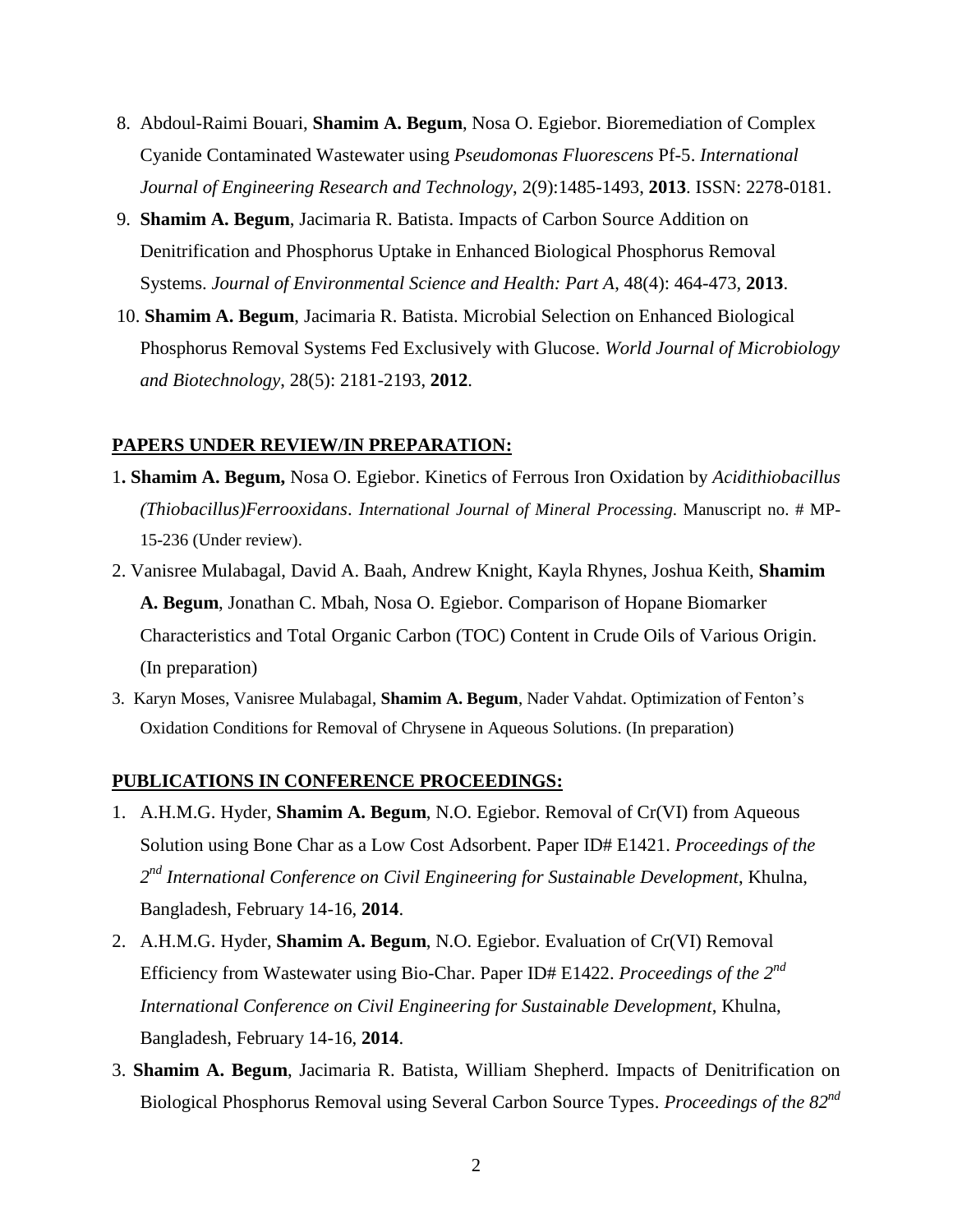*annual Water Environment Federation Technical Exhibition and Conference (WEFTEC)*, Orlando, Florida, October 10-14, 2009.

- 4. Branislav Petrusevski, Saroj Sharma, Ekramul Hossain, **Shamim A. Begum**, Jan C. Schippers. Field Testing of IHE Arsenic Removal Filter in Bangladesh. *Proceedings of the International Water Association (IWA) Asia-Pacific Regional Conference*, Bangkok, Thailand, October 20- 22, 2003.
- 5. **Shamim A. Begum,** Mohammad A. Ali. Estimation of Arsenic Affected Population in Bangladesh. *Proceedings of the First International Conference and Annual Paper Meet on Civil Engineering*, S. M. Seraj, M. A. Ali and B. Ahmed eds., Institution of Engineers, Bangladesh (IEB) and FEISCA, IEB Chittagong Centre, 2-3 November, 2001.

#### **PRESENTATIONS IN THE CONFERENCE/MEETINGS/SEMINARS/WORKSHOPS:**

- 1. Karyn Moses, Phillip Stringer, Kendra Green, Vanisree Mulabagal, **Shamim A. Begum**, Nader Vahdat. Optimization of Fenton's oxidation conditions for removal of chrysene in aqueous solutions. AIChE Annual Meeting, Salt Lake City, Utah, November 8-13, **2015**.
- 2. **Shamim A. Begum**, AHM Golam Hyder, Nader Vahdat. Adsorption Characteristics of Arsenic (V) from Water using Cattle Bone Char. SETAC North America 36<sup>th</sup> Annual Meeting, Salt Lake City, Utah, November 1-5, **2015**.
- 3. **Shamim A. Begum**. Arsenic Removal from Aqueous Solution using Nano-Sized Bio-based Materials. Meeting of NSF HBCU-UP Grants and Proposals, Kenney Hall, Tuskegee University (TU), October 26, **2015**.
- 4. Chelsea Azore, Daundray Adams, Kayla Rhynes, Karyn Moses, Vanisree Mulabagal, **Shamim A. Begum.** The Degradation of Chrysene in Aqueous Solution using Fenton's Reagent. Tuskegee University DOE Project Scholars' Presentation of Summer 2015 Research, College of Engineering Building Auditorium, TU, September 3, **2015**.
- 5. Phillip Stringer, Kendra Green, **Shamim A. Begum**, Jonathan C. Mbah, Nosa O. Egiebor. Removal of Phenanthrene from Aqueous Solution using Fenton's Reagent as an Oxidant and Bio-Char as an Adsorbent. AIChE Annual Meeting, Atlanta, November 16-21, **2014**.
- 6. Bianca Davis, Kiara Moorer, Nader Vahdat, **Shamim A. Begum**, Samuel Hernandez-Rivera, Jonathan Mbah. New Silver/Carbon Material for 2,4-Dinitrotoluene Detection. AIChE Annual Meeting, Atlanta, November 16-21, **2014**.